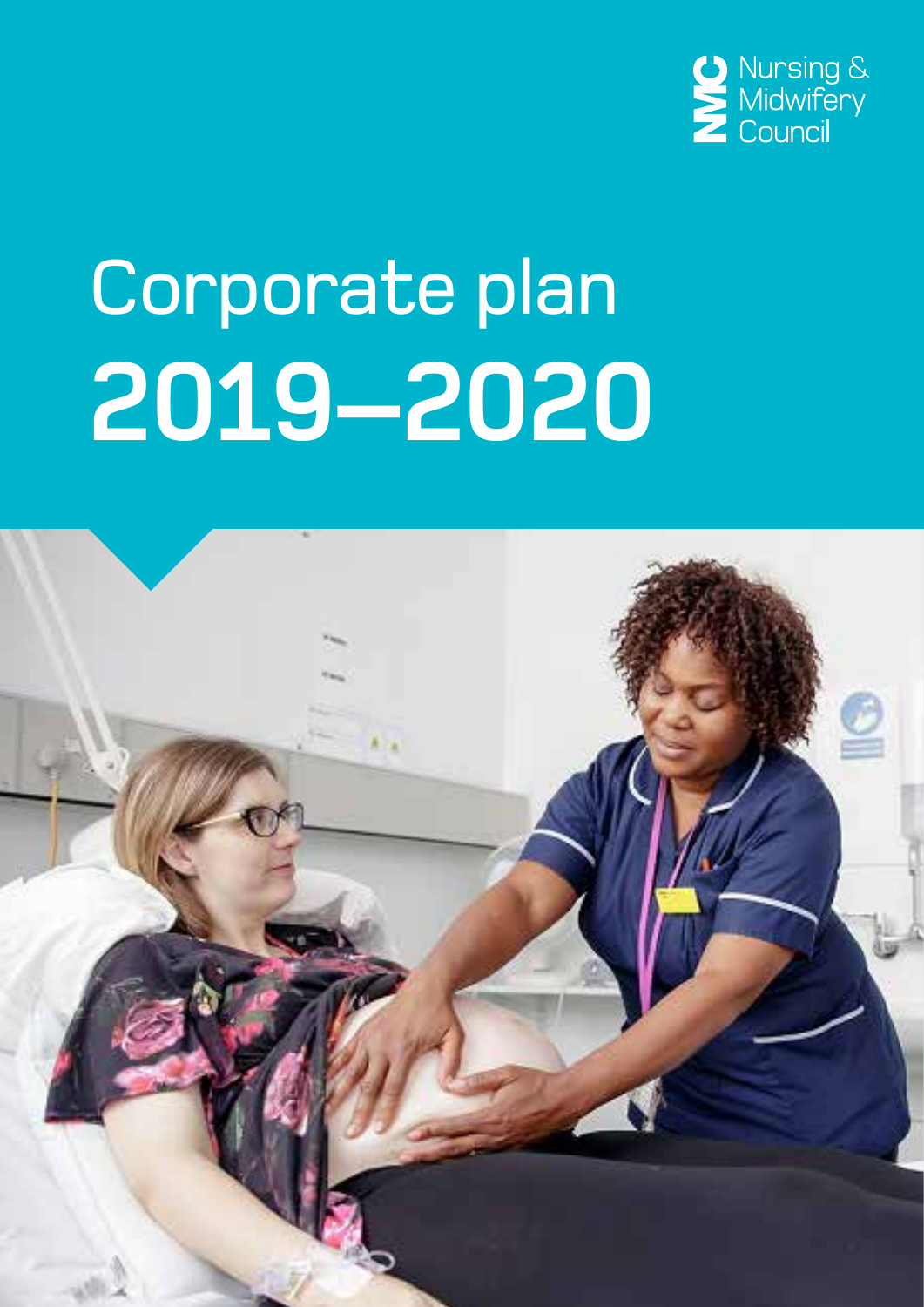# **Introduction**

### **About us**

We are the independent regulator for nurses, midwives and nursing associates. As of 31 March 2019, our register held a total of nearly 700,000 nurses and midwives who can practise in the UK, and nursing associates who can practise in England.

**Q** Nursing &<br>Midwifery<br>Z Council

Better and safer care for people is at the heart of what we do, supporting the healthcare professionals on our register to deliver the highest standards of care.

We make sure nurses, midwives and nursing associates have the skills they need to care for people safely, with integrity, expertise, respect and compassion, from the moment they step into their first job.

Learning does not stop the day nurses, midwives and nursing associates qualify. To promote safety and public trust, we require the professionals on our register to demonstrate throughout their careers that they are committed to learning, developing, keeping their skills up to date and improving as practitioners.

We want to encourage openness and learning among our registered professionals to improve care and keep the public safe. On the occasions when something goes wrong and people are at risk, we can step in to investigate and take action, giving the people affected a voice as we do so.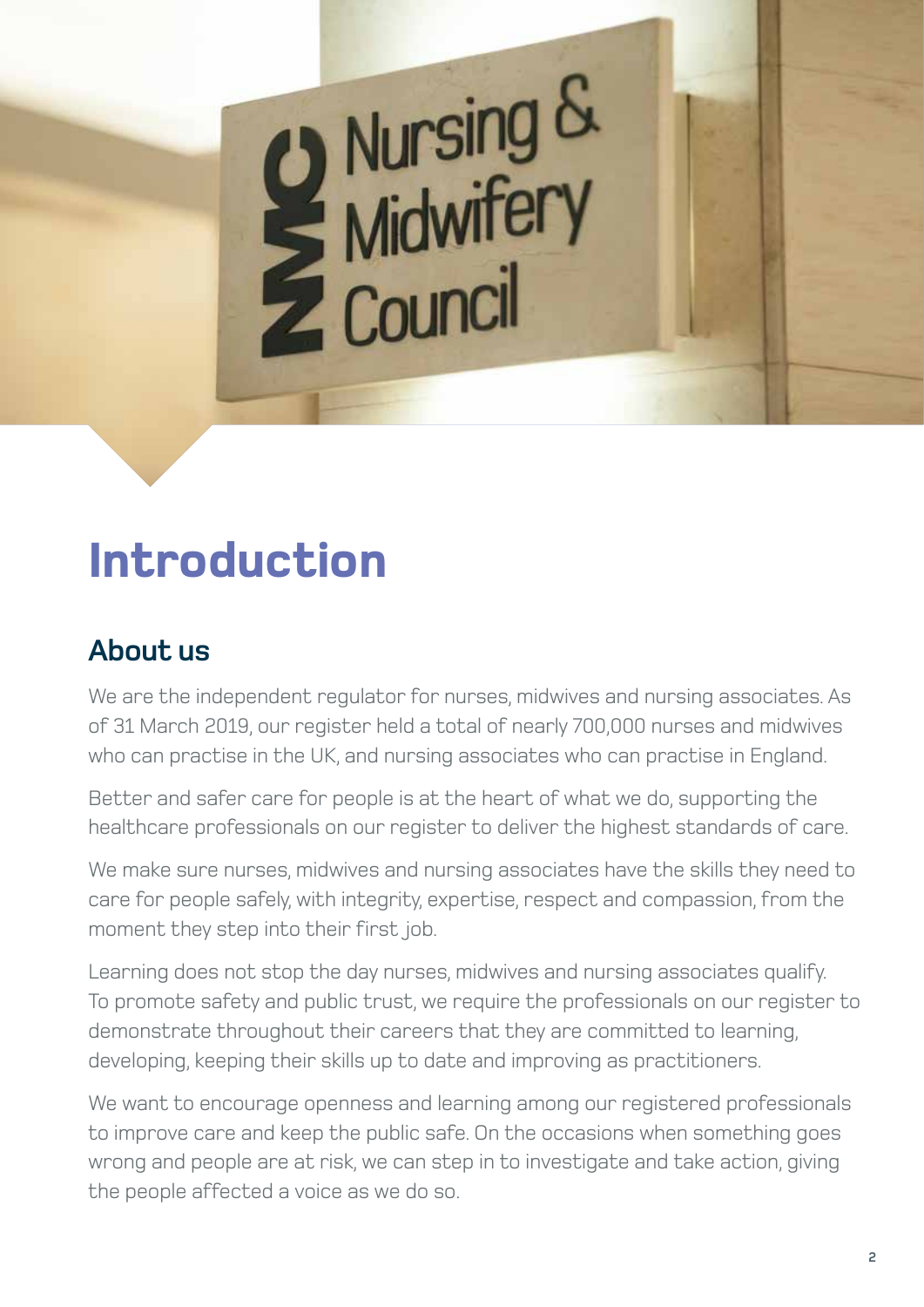### **Our role**

### **Our regulatory responsibilities are to:**

- maintain the register of midwives and nurses who meet the requirements for registration in the UK and nursing associates who meet the requirements for registration in England
- set standards for education, training, conduct and performance so our registered professionals are able to deliver high-quality health and social care consistently throughout their careers
- take action to deal with individuals whose integrity or ability to provide safe care is compromised, so that the public can have confidence in the quality and standards of care that midwives, nurses and nursing associates provide.

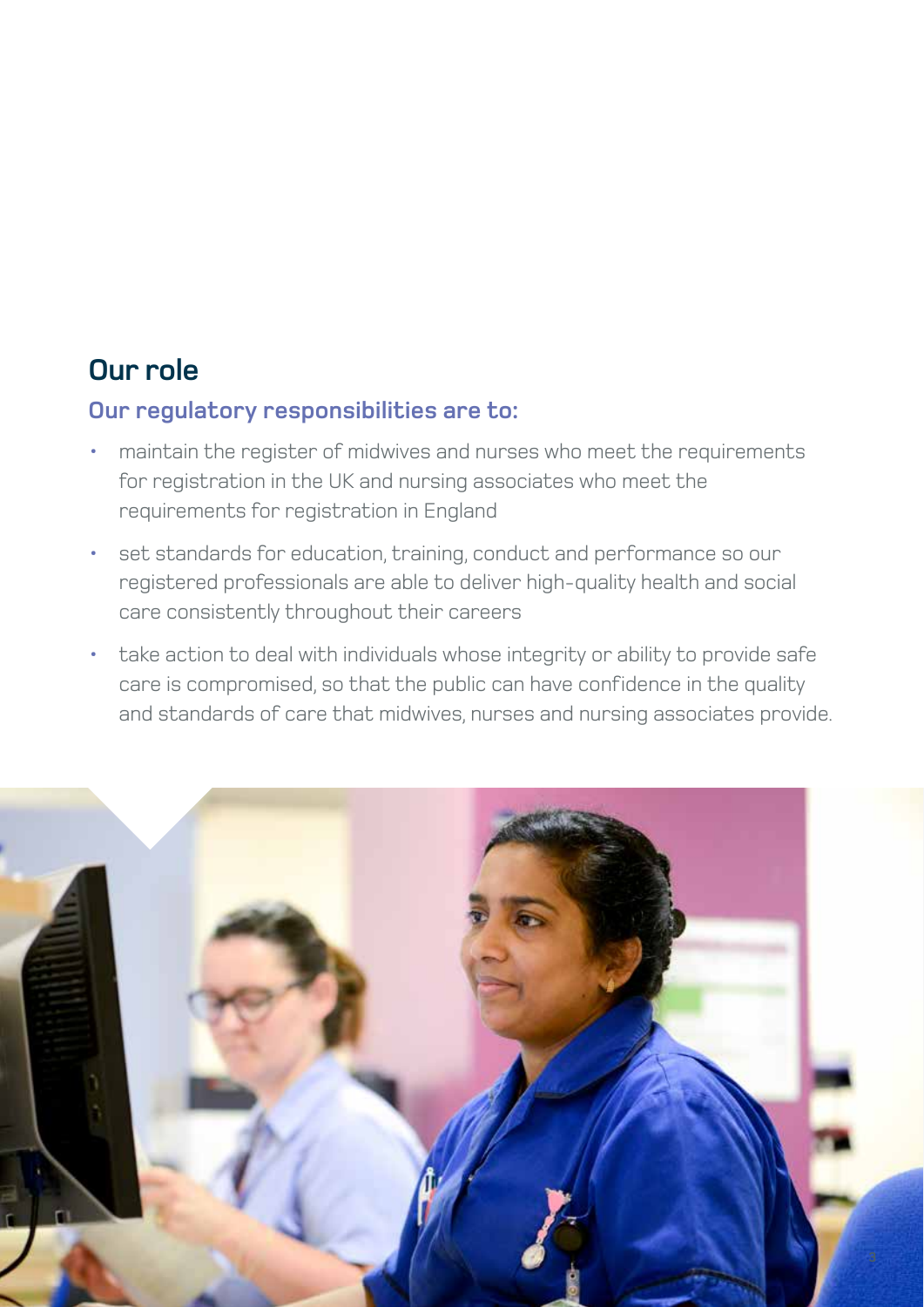# **Our strategy**

### **Overview**

This is the final year of *Strategy 2015–2020: Dynamic regulation for a changing world,* which challenges us to ensure that our approach to regulation is innovative, forward-looking and adaptable to changes in healthcare and the demands on midwives, nurses and nursing associates. It sets out four strategic priorities to help guide our work in pursuit of our ambition. These are:

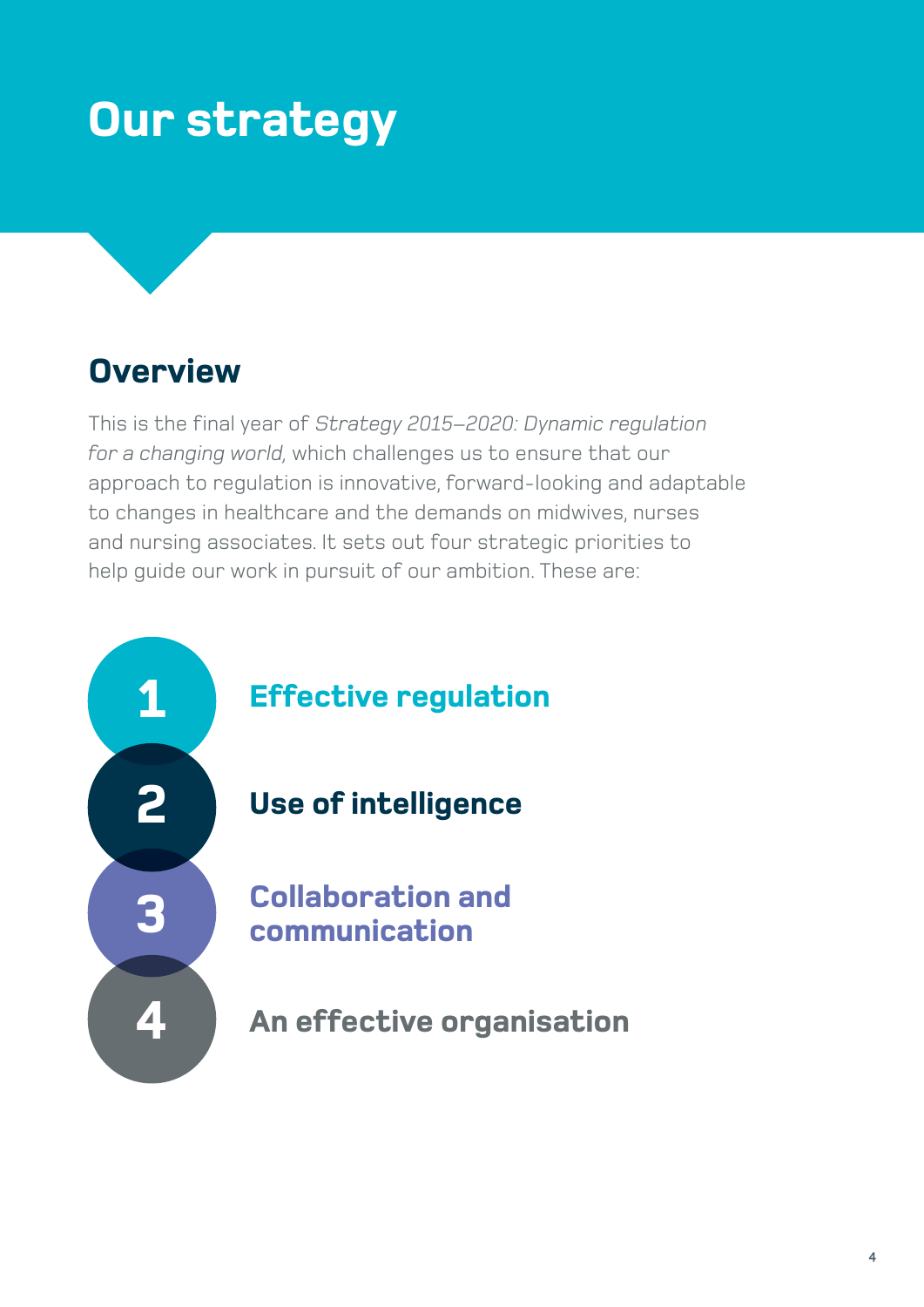# **Our achievements since 2015**

We have continued to strengthen the way we regulate. Changes we have made include:

- introducing a **new Code** of professional standards of practice and behaviour in 2015, which is the cornerstone of good nursing and midwifery care, and updating this in 2018 to reflect our regulation of nursing associates
- continuing to deliver our **education strategy**, a four-year programme to review and update all our nursing and midwifery standards, set new standards of proficiency for nursing associates and change the way we quality assure education programmes
- introducing **revalidation** in 2016, which enables the people on our register to demonstrate continuing professional development
- taking action in 2018 to address the findings of the **Professional Standards Authority's (PSA's)** *Lessons Learned Review* into our handling of fitness to practise concerns about midwives at Furness General Hospital
- introducing our **Public Support Service** in 2018 to provide tailored support to the public and families who have raised concerns about someone on our register
- launching a **new strategic direction**  in 2018 for fitness to practise, signalling our commitment to moving away from blame culture towards a just culture in health and social care
- expanding **NMC Online** for nurses, midwives and nursing associates to interact with us more easily
- opening a new part of the register for **nursing associates** in England in January 2019
- improving our process for **applicants from outside the UK** to join our register, including making changes in 2017 and again in 2018 to our English language requirements.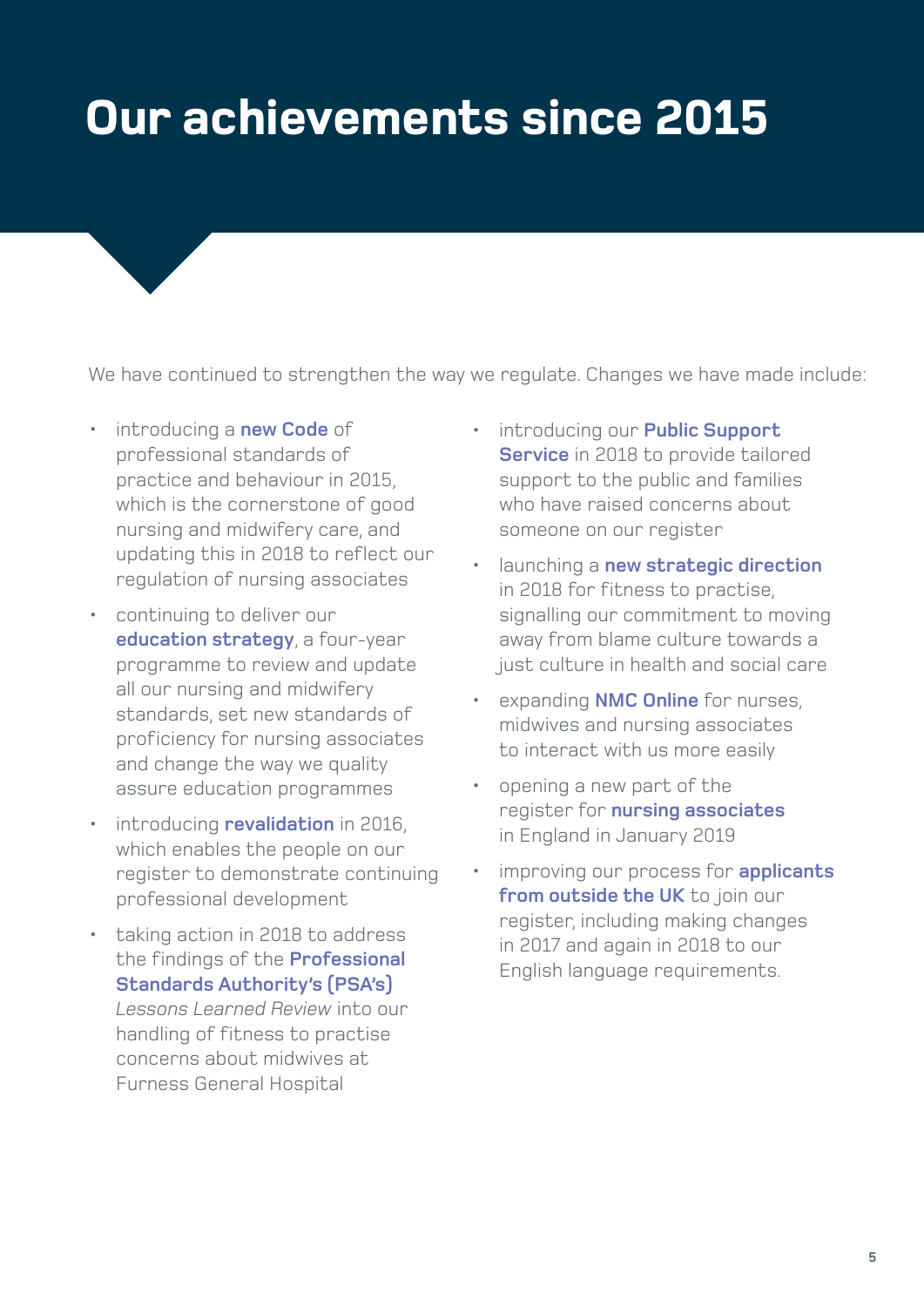## **Strategic context**

### **The wider picture**

We operate in a fast moving environment, so our corporate plan needs to be responsive to changes in the world around us.

#### **• Building trust in professional regulation**

In delivering our public policy initiatives, we are asking nursing associates, midwives and nurses to be mindful of their behaviour and their impact on people in their care. We would like the public and other stakeholders to engage and interact with us in new ways, and our employees to think differently about who we are and how we demonstrate our values and behaviours.

### **• Rising economic, workforce and performance pressures on the health and social care sectors**

The recent Health Foundation report states there are 41,000 vacant nursing and midwifery posts in the NHS in England – more than one in 10. Recruitment and retention challenges also prevail across the devolved administrations. We need to ensure that our standards and processes enable and encourage qualified, compassionate nurses, midwives and nursing associates to join and remain in the workforce.

#### **• Changes in the need for care, and how and where care is delivered**

We need to ensure the education of nurses, midwives and nursing associates adapts to meet these challenges. This includes the impact of technological change, the aging population, the increased numbers of people living with dementia and other conditions, greater demands for social care, and the impact of the growth in inequalities.

#### **• Impact of Brexit**

We need to plan for a range of scenarios affecting EU midwives, nurses and nursing associates who wish to join our register and UK nurses, midwives and nursing associates who may wish to work in the EU.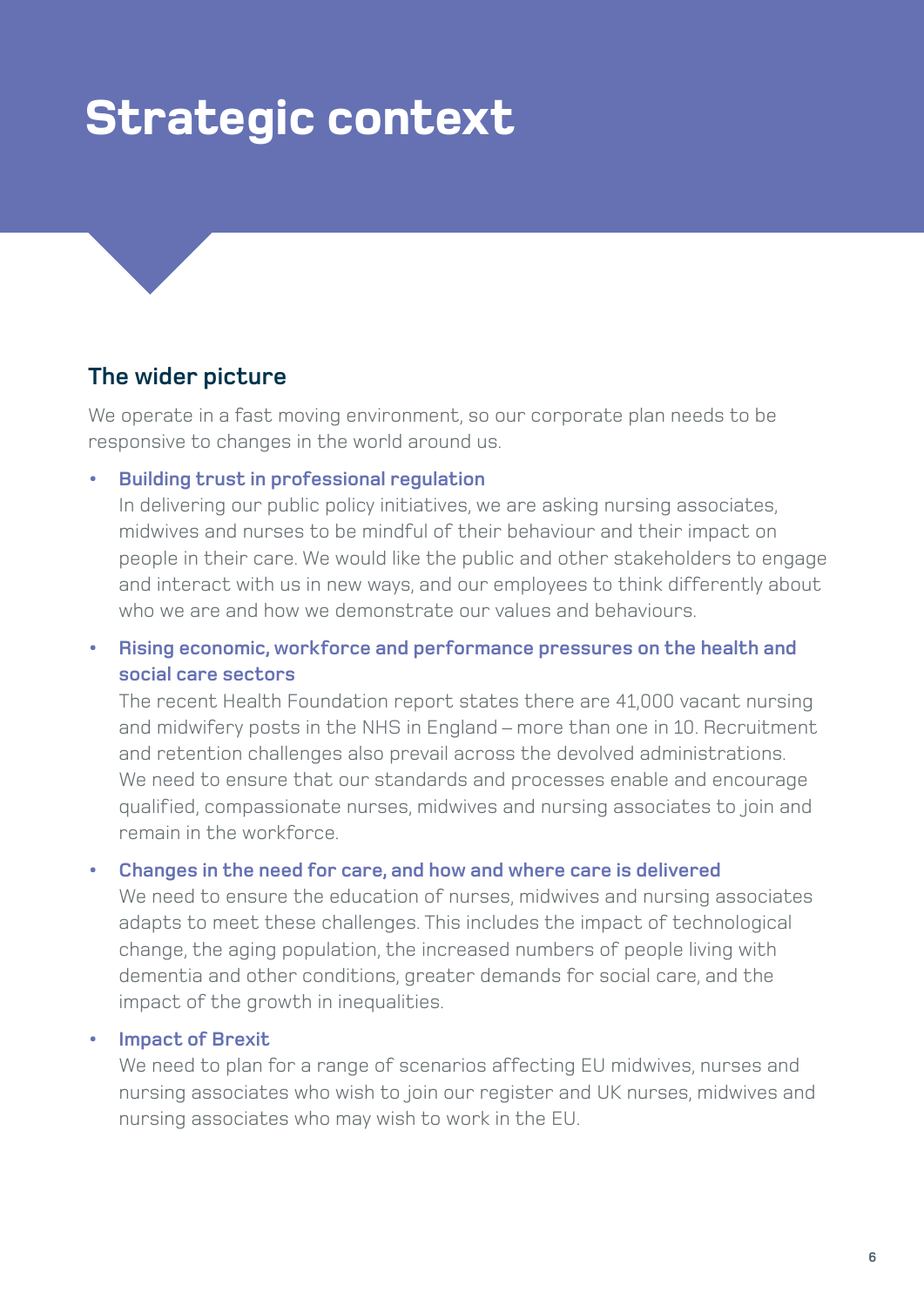### **• Possible regulatory reform**

Together with other regulators, we have long pressed for modernising our legislation. We responded to the Government's consultation in January 2018 and look forward to continuing to help shape and influence the future of health regulation.

### **• Strategic collaboration**

We will continue to develop the potential to collaborate with other regulators where it makes sense to do so and can promote better, safer care.

### **Developing our next strategy**

As we approach the end of our 2015–2020 strategy, we need to plan our priorities for 2020 and beyond. During 2019–2020 we will review what we have learned and build on our current progress and achievements. We are carrying out a major piece of research to better understand the values and beliefs of the public, professionals on our register and our partners about professional regulation and the role of the NMC. We will consider potential changes in the wider environment and engage with the public, professionals on our register and our partners, as well as our colleagues within the NMC, so we can co-produce our priorities and strategy for 2020–2025.

### **Working with the devolved administrations**

We regulate midwives and nurses in England, Scotland, Wales and Northern Ireland and nursing associates in England. The devolved nature of health and care means that each government sets its national objectives and priorities.

Our strong relationships with each of the devolved administrations ensure we are able to understand policy objectives in the four countries and the implications for regulation.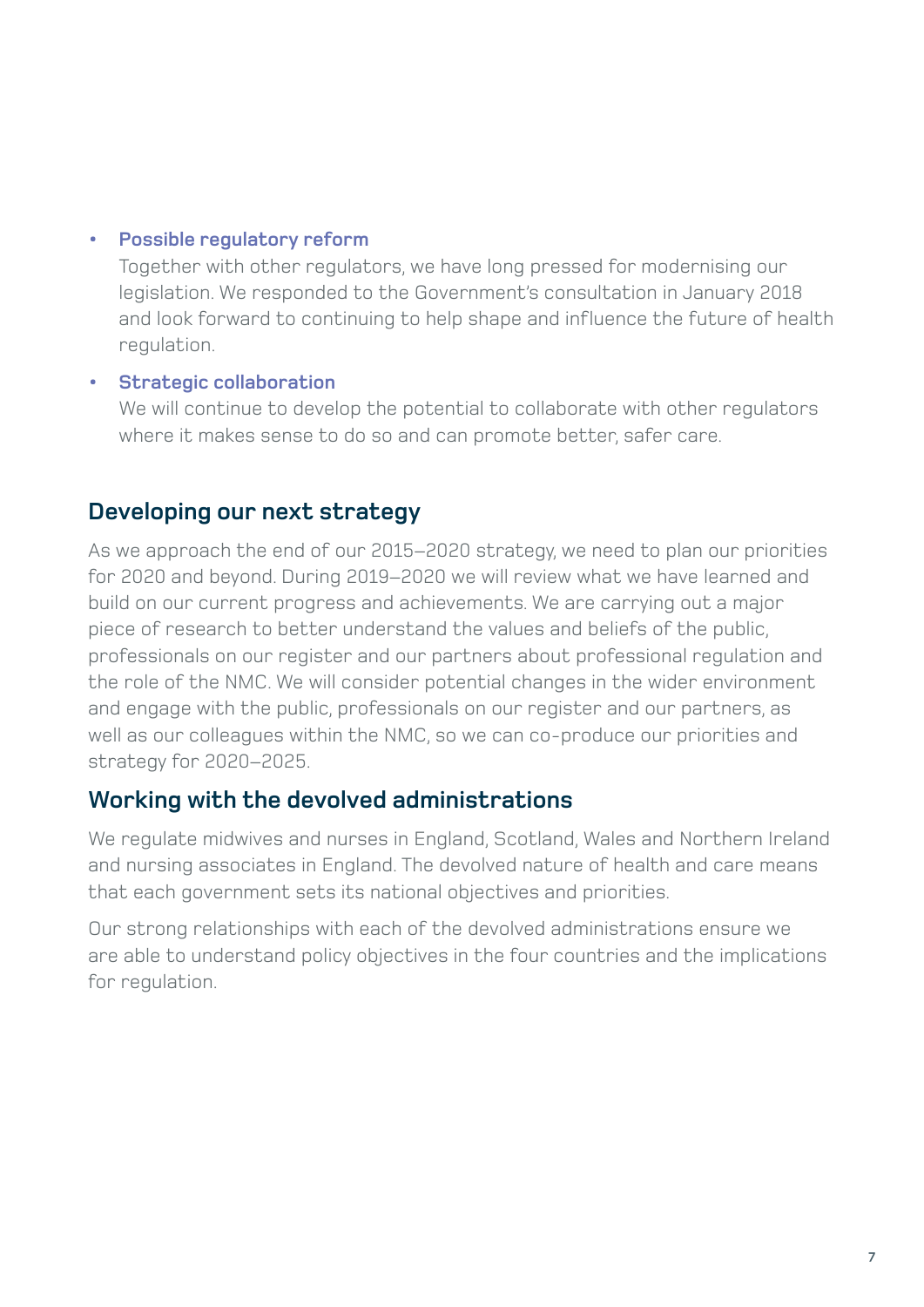### **Competitive Competitive Competitive Competitive Competitive Competitive Competitive Competitive Competitive Co For 2019–2020 Our priorities and commitments**

### **Our four delivery areas**

This plan describes our corporate priorities for the final year of our strategy for 2015-2020. It builds on our past progress and things we have learned so we can deliver our strategic priorities.

The cross-cutting nature of our strategic priorities means that key initiatives often contribute to more than one of the strategic priorities. Since September 2018, we have been planning our work and reporting under three delivery areas, and in this plan, we are adding a fourth delivery area.

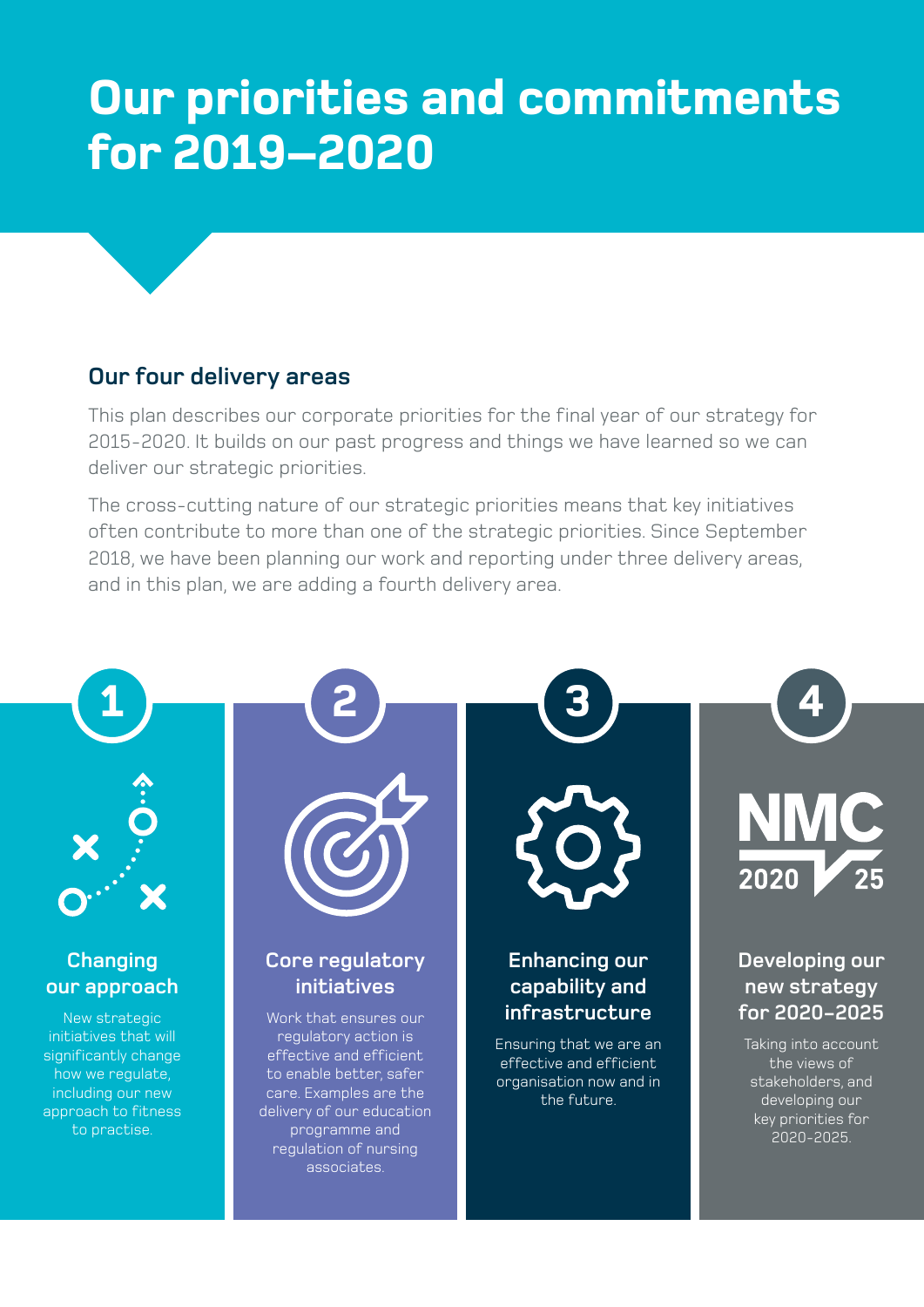# **Changing our approach 1**

### **Delivering a new approach to fitness to practise**

Our focus is on reducing risks to people using services, patients and the public in the future by encouraging openness and learning.

The changes we are making are about embracing a person-centred approach during fitness to practise. This will make sure we treat our registered professionals and the public with compassion and respect, and properly listen to and resolve concerns about nurses, midwives and nursing associates.

We will work more closely with employers so that as many issues as possible can be resolved quickly and effectively at a local level. We'll give greater consideration to the context in which incidents occur, because we know that the professionals on our register will face complex issues and pressures every day.

When concerns are raised with us, we will strongly encourage midwives, nursing associates and nurses to be open and honest about what has happened and to talk to us as early as possible about what they have done to make things right. If more action is needed, we'll seek to agree with midwives, nurses and nursing associates what steps they need to take before they are fit to practise safely and effectively.

In many cases, a full public hearing might not be needed. This will reduce the burden on everyone involved, especially the public, patients and families who would otherwise have to re-live distressing experiences. We will continue to give full reasons for the decisions we take so there is transparency about what steps we have taken to promote better, safer care and why.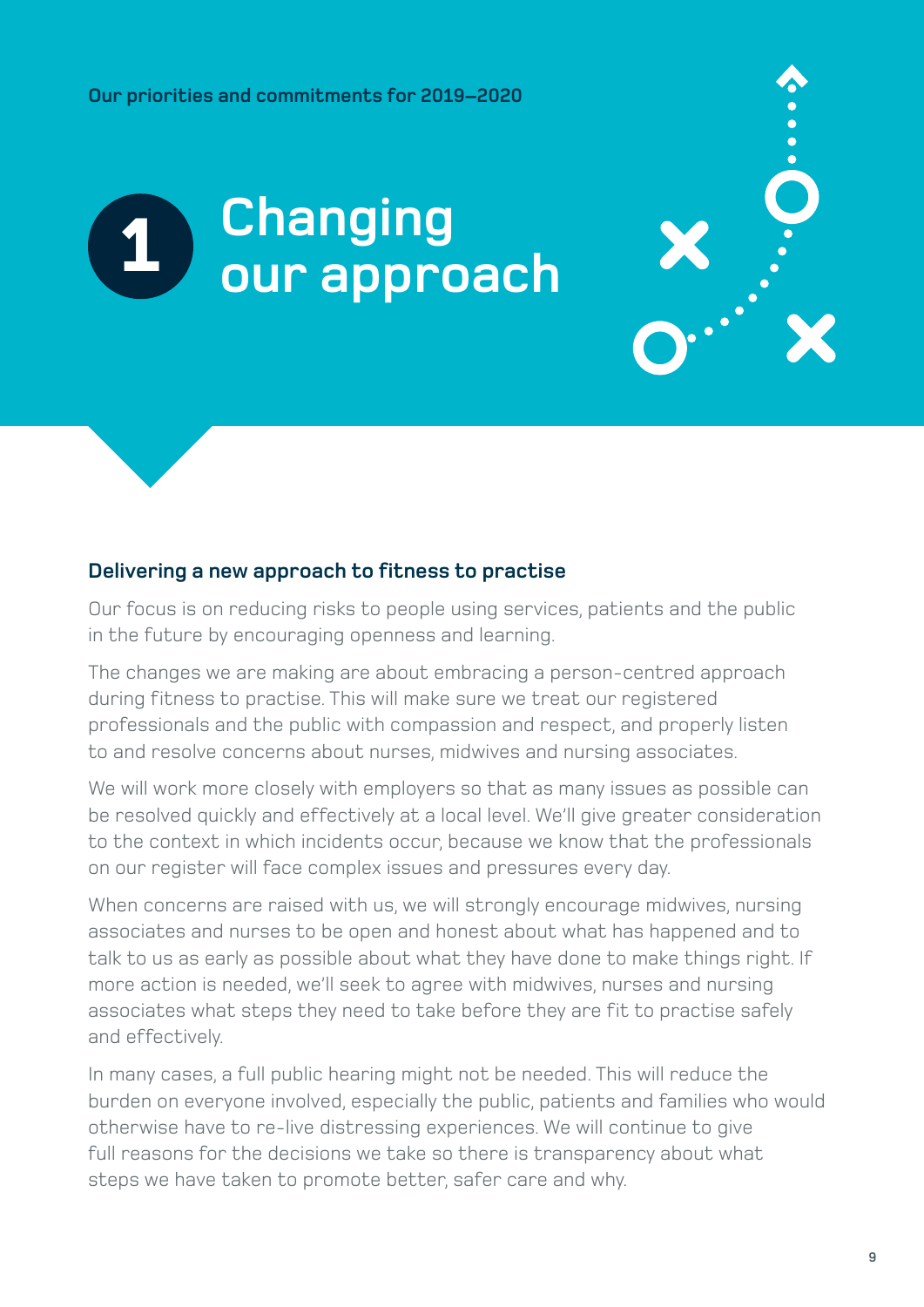### **Our commitments for 2019–2020**

**Accountable owner:** Director, Fitness to Practise

- 1. By the end of quarter one, we will evaluate the outcomes of the pilots we started in 2018–2019 and make operational changes to deliver the new strategic direction.
- 2. To improve the level of support that we provide for nurses, midwives, and nursing associates who go through our fitness to practise process, we will:
- provide better information and sign-posting to sources of support by the end of quarter two
- launch an emotional support helpline by the end of quarter three
- introduce a pro-bono legal advice service for unrepresented registrants, in partnership with a law school, by the end of quarter two.

### **Embedding the Lessons Learned Review recommendations**

In May 2018, the Professional Standards Authority (PSA) published the *Lessons Learned Review* of our handling of concerns about midwives' fitness to practise at Furness General Hospital. We know that our approach to these cases – in particular the way we communicated with the families – was unacceptable and we are sorry for the impact this had on everyone affected.

On 6 June 2018, our Council fully considered and discussed the Lessons Learned Review, during which we apologised unreservedly to the families. Council asked our Executive to prepare a wide-ranging programme of work to address the recommendations and this was agreed at the Council meeting on 25 July 2018.

We have made significant progress against this programme of work including introducing our new Public Support Service. Work will continue in each directorate during 2019–2020 to embed these changes, for example our ongoing work on the Fitness to Practise strategy and our work to embed the Public Support Service.

### **Our commitments for 2019–2020**

**Accountable owner:** Director, Registration and Revalidation

We will use a transparent, person-centred approach and transform the way we deal with all enquiries and complaints by quarter four.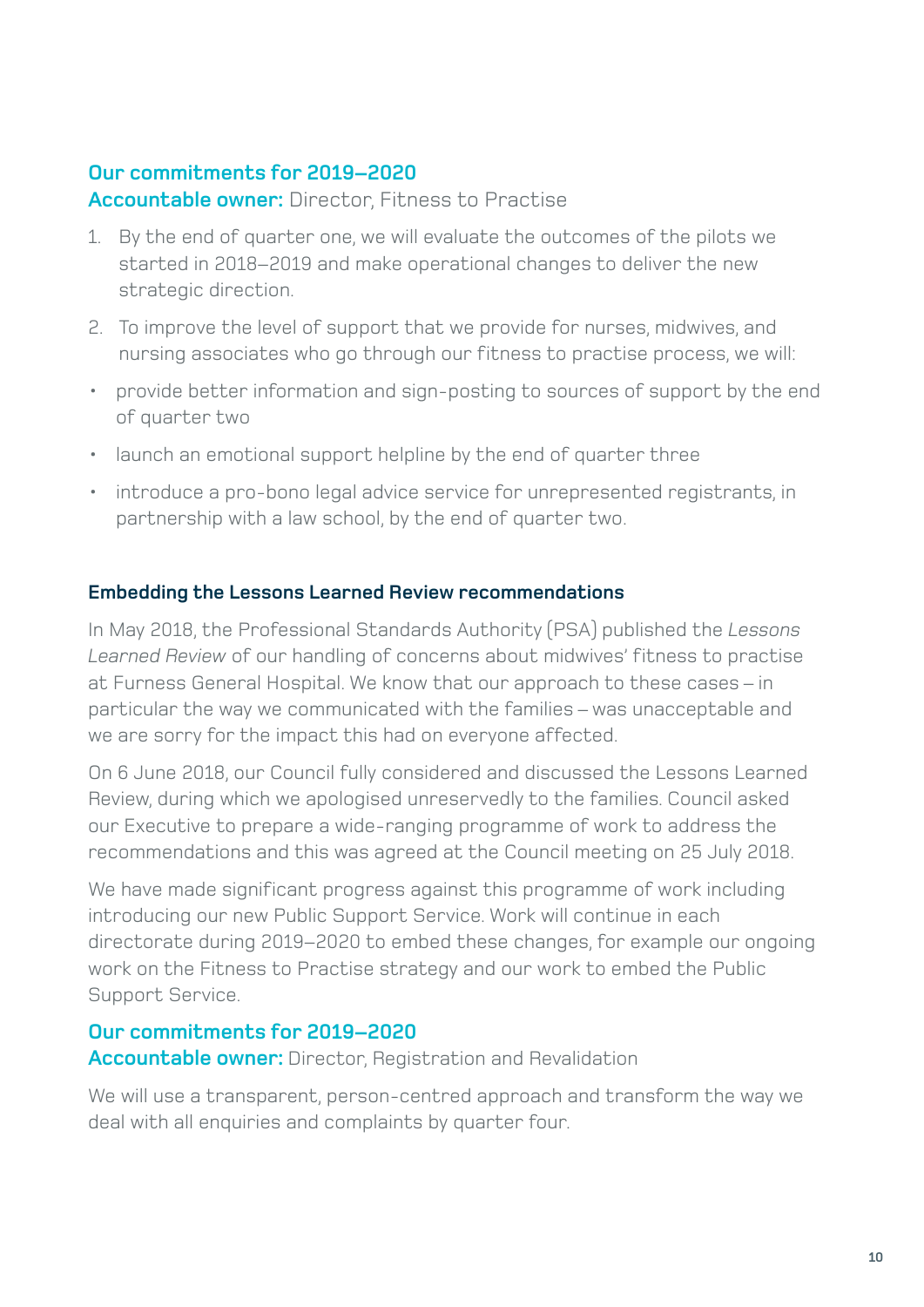### **Reviewing the overseas registration process**

We value the essential role overseas professionals play in the UK health workforce and we also know that choosing to come and work in the UK requires significant personal and financial investment. Our overseas review continues to focus on making the process for overseas applicants as efficient and easy to understand as possible, while continuing to ensure our high standards are maintained.

### **Our commitments for 2019–2020**

**Accountable owner:** Director, Registration and Revalidation

We will automate the whole application process by quarter two, continue to improve our support and guidance for applicants, and continue to develop and improve the test of competence.

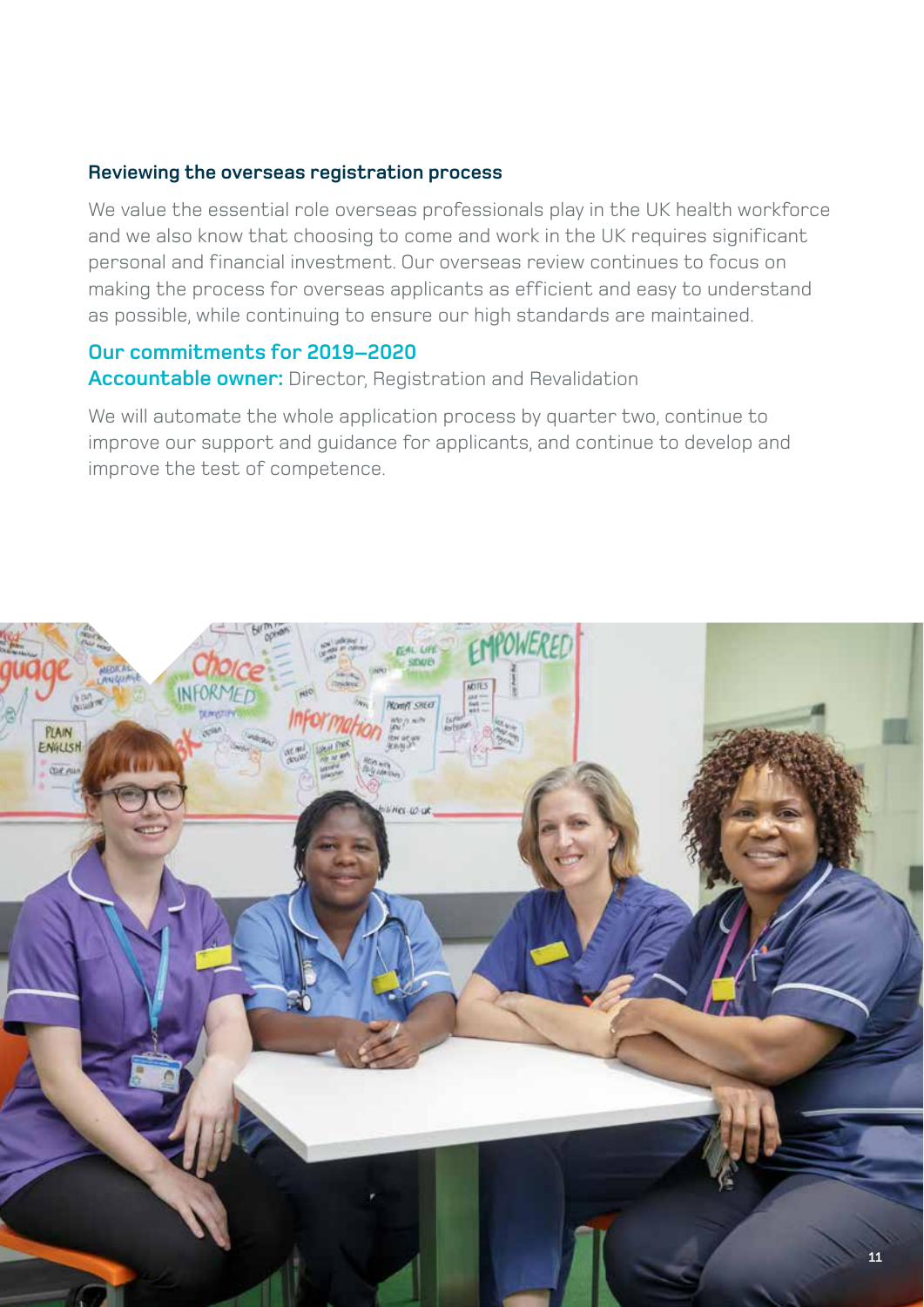**Our priorities and commitments for 2019–2020**

### **Core regulatory initiatives 2**

### **2. Core regulatory initiatives**

### **Delivering our education programme**

We want to ensure that our education standards are fit for purpose and that nurses, midwives and nursing associates are equipped with the skills and knowledge they need to deliver high quality, safe care now and in the future.

In 2017 we engaged extensively with the professionals on our register, the public and our partners across the UK to help us develop our new education framework and nursing standards. These were published in March 2018 and the first students started training against the new standards in 2019. In 2018 we also published new standards for prescribing programmes and adopted the Royal Pharmaceutical Society *Competency Framework for all Prescribers* as our standards of proficiency for nurse and midwife prescribers.

In February 2019 we started consulting on new midwifery standards that set out the skills and knowledge that midwives of the future will need. The draft standards have been developed in partnership with midwives, women and families, advocacy groups, educators, and our partners across the health and care sector.

There are currently around 900 approved education programmes at more than 80 approved education institutions (AEIs) delivering nursing, midwifery and nursing associate education and training. Our quality assurance process makes sure that the education programmes meet our standards to prepare health and care professionals to join our register. In 2019 we will begin to quality assure all education institutions and programmes against the new standards.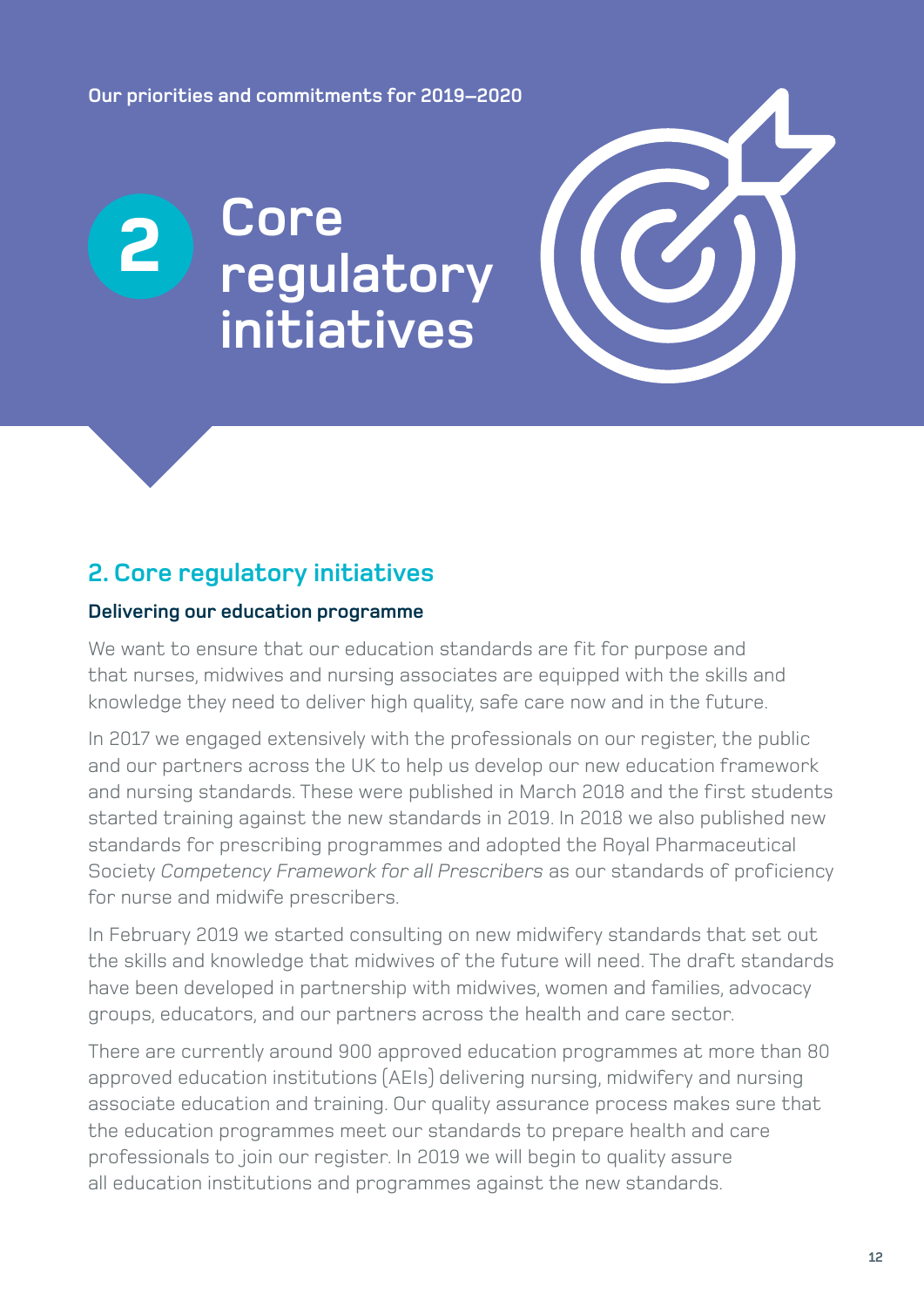### **Our commitments for 2019–2020**

**Accountable owner:** Director, Education and Standards

1. Developing our standards

### **• Future nurse**

We will implement our new education framework and our new standards of proficiency for registered nurses from the start of quarter three.

### **• Future midwife**

We will complete the consultation on our draft standards for registered midwives, approve the final standards in autumn 2019 and launch at the start of quarter four.

### **• Return to practice**

We will publish new return to practice standards for nurses, midwives and nursing associates in quarter one.

### **• Post registration standards**

By the end of quarter one, we will agree a timescale and work programme to complete our review of post-registration standards.

2. We will quality assure all education institutions and programmes against the new standards using our new model of quality assurance.

### **Embedding regulation of nursing associates into our core functions**

We opened a new part of the register for nursing associates in England in January 2019. They bridge the gap between health and care assistants and registered nurses. The nursing associate role creates opportunities and offers a new entrypoint to the health and care professions and a progression route to graduate level nursing. It is a standalone role in its own right.

Nursing associates are trained to work with people of all ages and in a variety of health and care settings. They support (not substitute) registered nurses so nurses can focus on more complex clinical duties.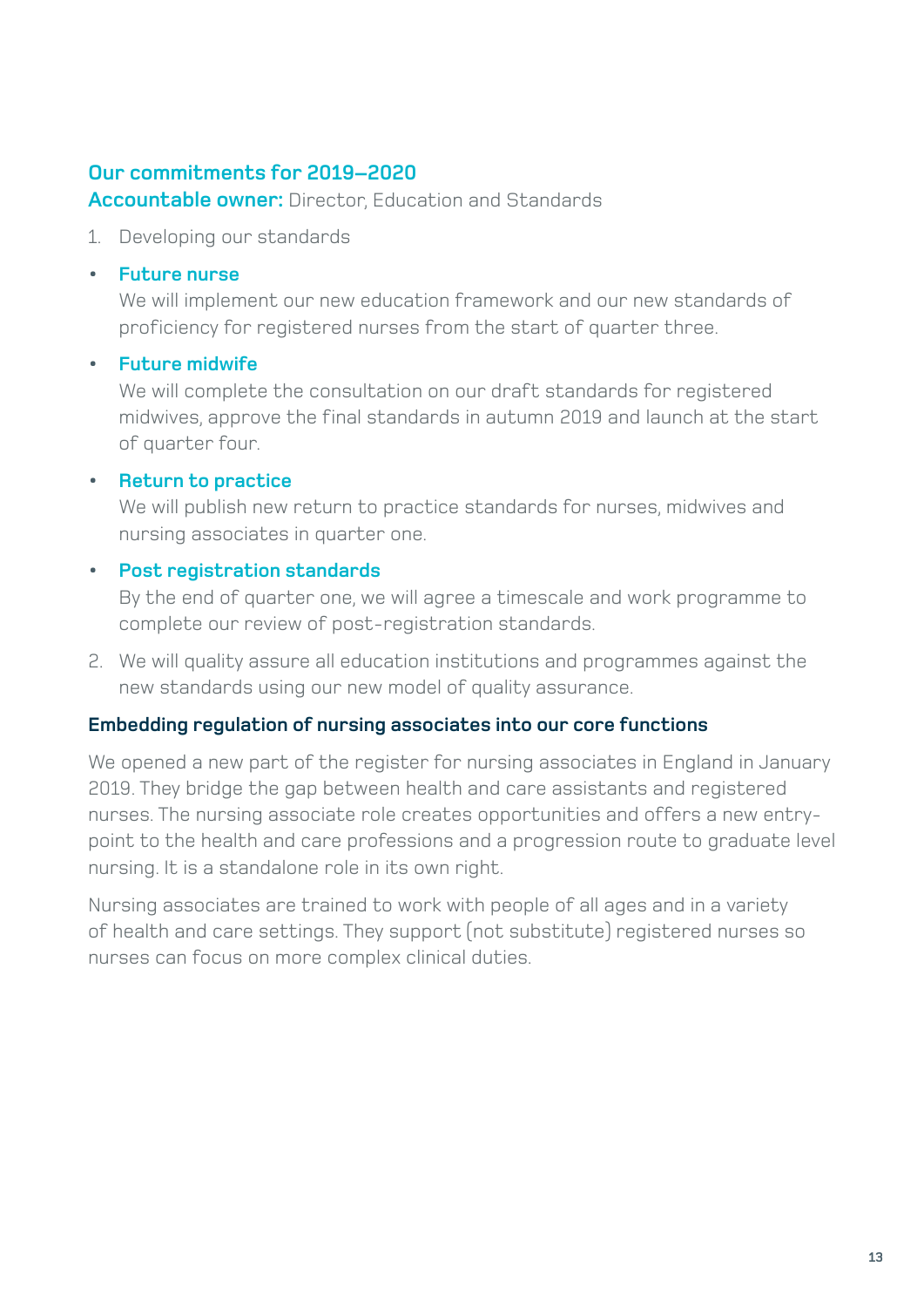### **Our commitments for 2019–2020**

### **Accountable owner:** Director, Education and Standards

We will approve nursing associate pre-registration programmes, using our new education framework<sup>1</sup>.

We will monitor and review our regulatory processes to ensure they work well for nursing associates on an ongoing basis through the year and seek to gain insights from the evaluation being undertaken by the National Institute for Health Research into the introduction of the role.

<sup>1</sup> Approvals are demand led so this commitment does not have a specific deadline

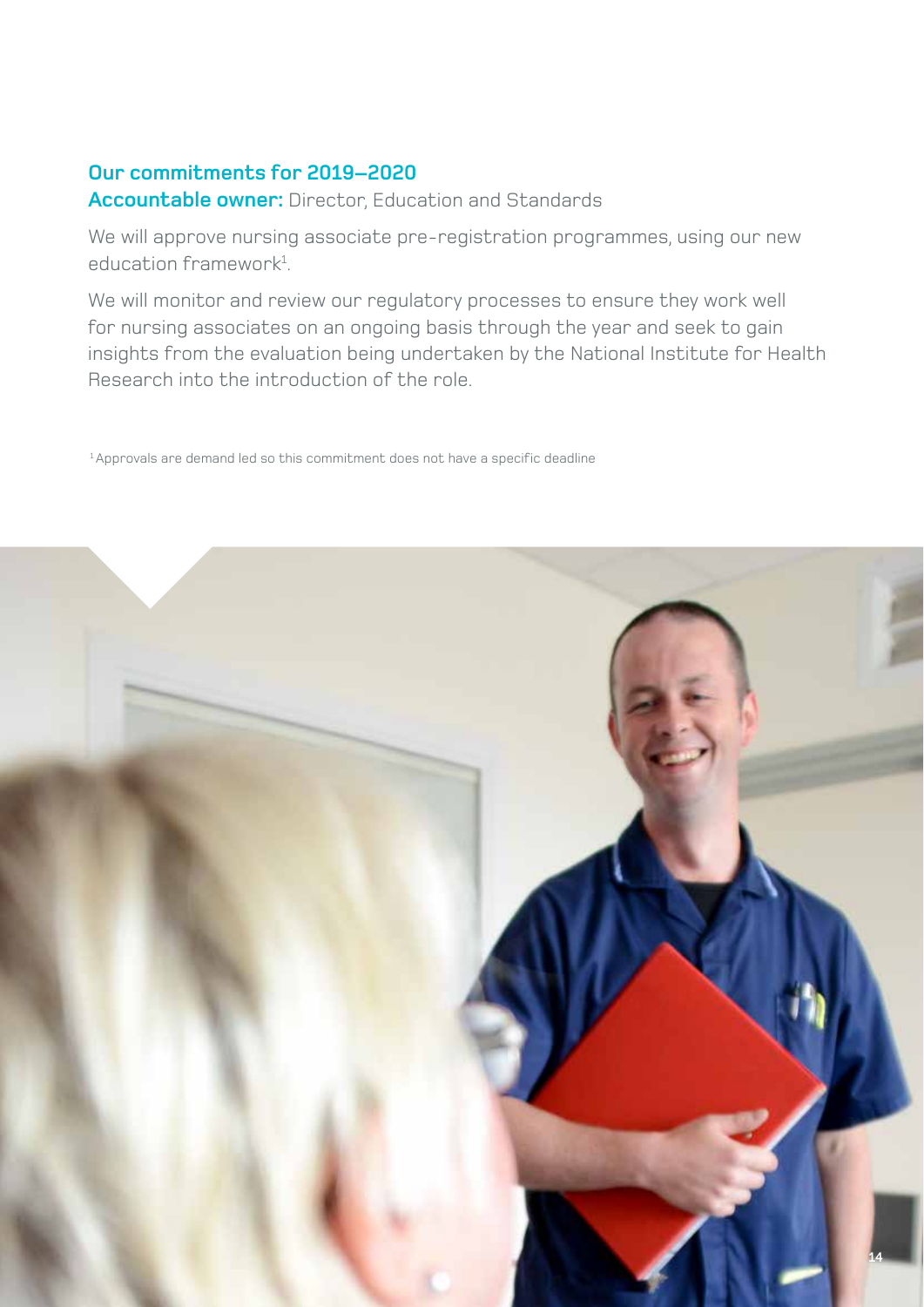### **Enhancing our capability and infrastructure**



#### **Transforming our corporate systems**

**3**

We use a range of technologies to help us perform our regulatory duties. An example is our online register of nurses, midwives and nursing associates. We need to ensure these technologies are cost-effective and support modern regulation.

We are delivering a three-year programme to replace outdated IT systems and deliver solutions that improve the use of intelligence, enhance our efficiency, and provide a better experience for our colleagues, the professionals on our register, the public and our partners.

### **Our commitments for 2019–2020**

**Accountable owner:** Director, Technology and Business Innovation

- 1. We will transform our corporate systems to provide greater efficiency and effectiveness, and ensure they are fit for purpose now and in the future. By the end of the year, we will:
- replace our systems for registration, revalidation, case management and quality assurance of education providers, and take advantage of new Microsoft software
- launch a new solution to replace our document management system.
- 2. We will enhance our business intelligence infrastructure and systems that support the Regulatory Intelligence Unit with identifying and addressing potential areas of regulatory risk.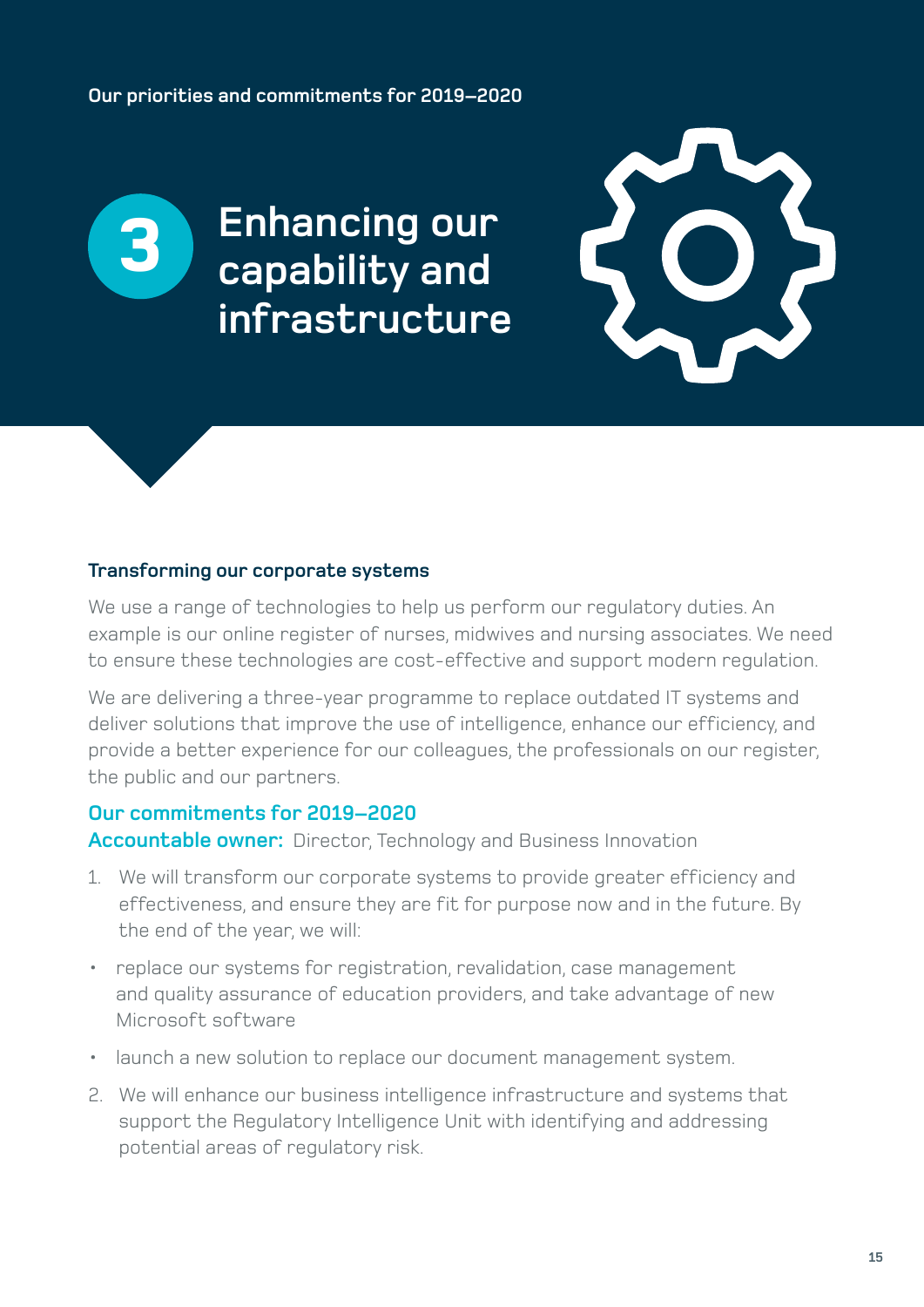### **Creating a digital workplace**

Alongside transforming our corporate systems, over the next two years, we will provide our employees with technology to enable them to do their jobs more effectively while supporting agile and flexible working. This will include new telephone and video conferencing enhancements, virtual hearings, improved internal collaboration and communication platforms such as Workplace by Facebook, a new intranet and new online surveying tools, which will transform the how we communicate internally and externally.

### **Our commitments for 2019–2020**

**Accountable owner:** Director, Technology and Business Innovation

- 1. Phase one of the telephony upgrade has already been delivered. Phase two, which includes upgraded call centre functionality, will be delivered by the end of quarter four.
- 2. Most employees will be issued with laptops, and new corporate WiFi will be installed across all NMC sites by the end of quarter two.
- 3. We will implement a new collaboration and communications platform (workplace) to complement our intranet by the end of quarter one.

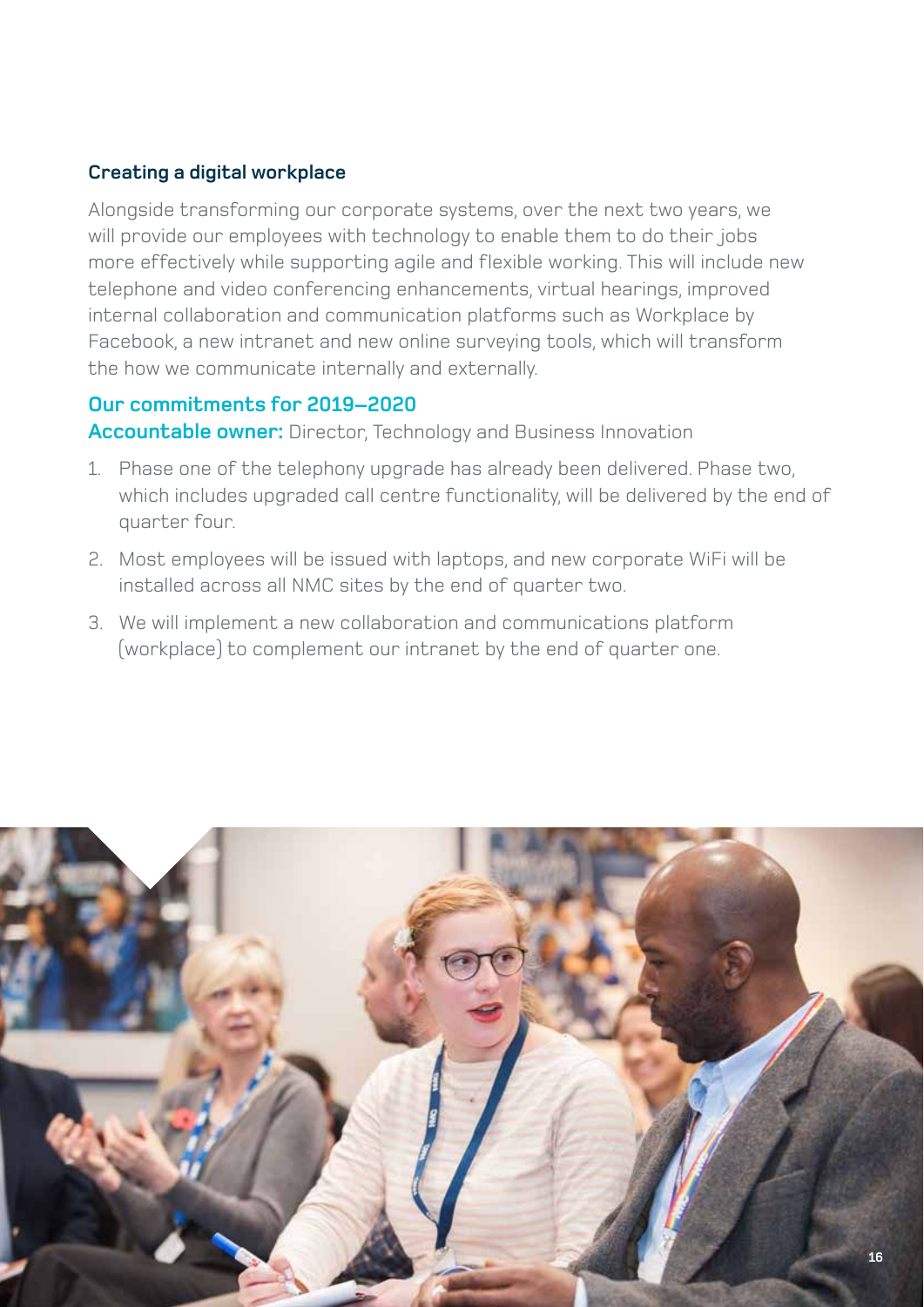### **Delivering our People strategy**

People are essential to our success and we remain committed to investing in our colleagues.

2019–2020 is the third year of our four-year People strategy, which will develop a progressive, sustainable and engaged working environment that contributes to our development as a great place to work. We aim to attract, develop and retain professional, highly skilled and engaged employees to deliver our ambition of better and safer care.

We will begin modernising our pay and reward framework to ensure we can attract and retain highly skilled colleagues.

We will improve our employee engagement through targeted initiatives such as improving career progression and vocational pathways for colleagues, learning and organisational development interventions and continuing our leadership development programme throughout 2019–2020. By implementing these initiatives we can continue to build on our culture of creating high performing teams. All this work supports our commitment to our equality and inclusion action plan and contributes to our vision of being an employer of choice.

We will continue to develop and promote our values, and establish positive behaviours that make the NMC a great place to work. We will use feedback already gathered to ensure the employee voice is heard as we develop our new values and behaviours framework to underpin our new strategy for 2020–2025.

We will continue to improve our internal HR and organisational development capabilities to ensure we can support colleagues to deliver the best work they can and embrace our people-centred culture.

### **Our commitments for 2019–2020**

**Accountable owner:** Director, People and Organisational Development

- 1. New pay and grading system to be consulted upon and implemented by end of quarter two. Longer term work on future pay scheme design to be concluded by the end of quarter four.
- 2. Equality and inclusion action plan to be rolled out during quarter one.
- 3. New values and behaviours framework to be agreed by the end of quarter four.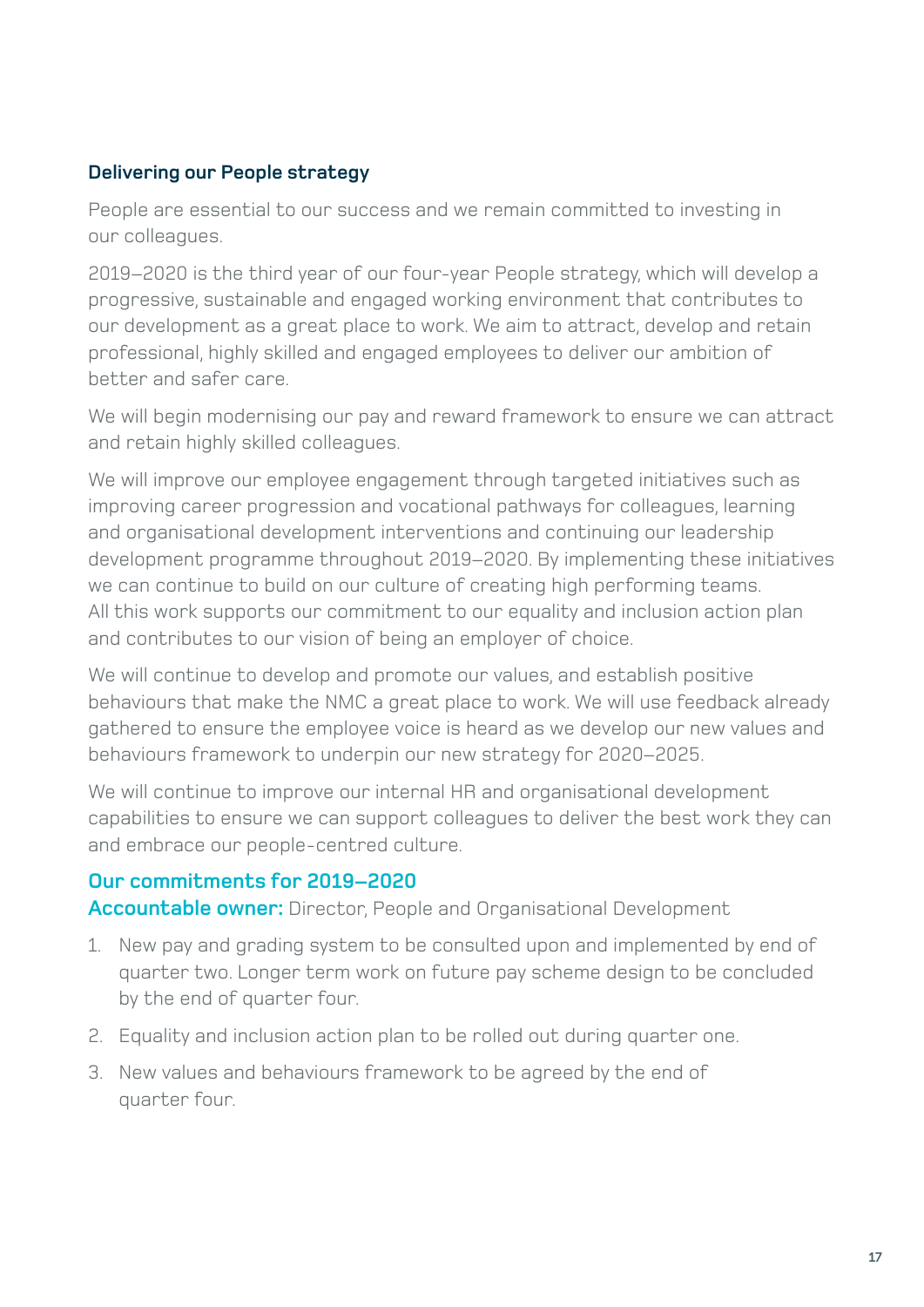### **Moving our fitness to practise teams to new accommodation**

During 2019–2020, we will move our fitness to practise teams from 23 Portland Place, 1 Kemble Street, and 61 Aldwych to new modern offices in Stratford, saving £1 million a year in rent. We will maintain our existing fitness to practise premises at 2 Stratford Place and George Street in Edinburgh. We will continue to run hearings in London, Edinburgh, Cardiff and Belfast.

### **Our commitments for 2019–2020 Accountable owner:** Director, Resources

Move our fitness to practise teams from locations at 23 Portland Place, 1 Kemble Street, and 61 Aldwych into a single location at Stratford by the end of quarter two, without disruption to operations.

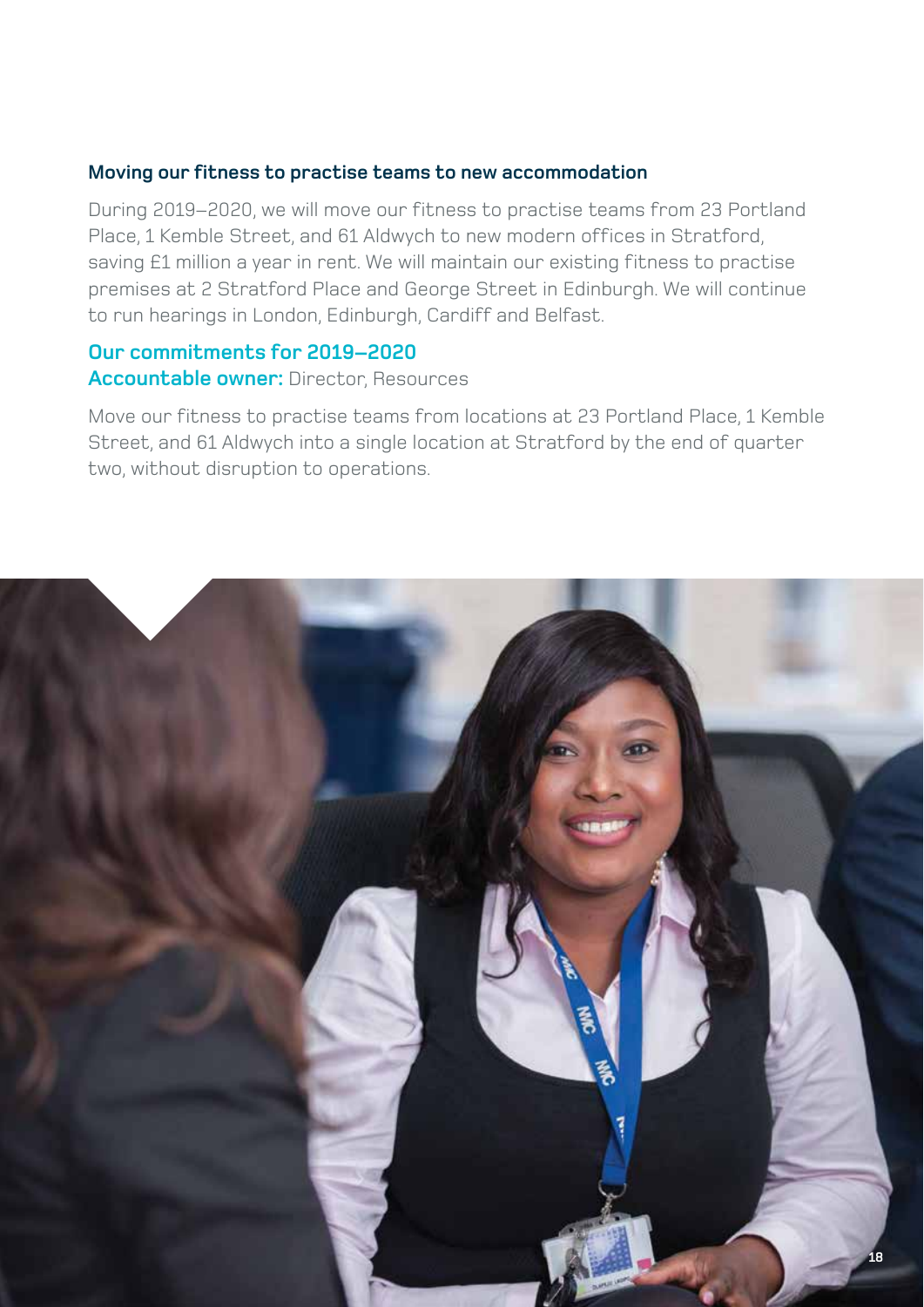### **Delivering proactive strategic communications and engagement**

Our goal is to develop a stronger and leading voice in health and social care, building trust and confidence in professional regulation among the public, people using health and social care services, our partners and professionals on our register to play a more significant role in providing better, safer care.

We need to engage more effectively. We should demonstrate that we are listening to people, so we can communicate better with them. Central to this will be telling a coherent and compelling story.

This will explain to NMC employees, the public, people using health and social care services, professionals on our register and our partners who we are, what our plans are, and what these changes and improvements will mean for them.

### **Our commitments for 2019–2020**

**Accountable owner:** Director, External Affairs

- 1. By the end of quarter one, we will co-produce with stakeholders and key audiences the draft themes for the 2020–2025 corporate strategy.
- 2. By the end of quarter two, we will employ the new operating model for communications and engagement to support the successful roll out of our public policy initiatives, and improve engagement with parliamentary and devolved administrations by establishing and growing our network.
- 3. By the end of quarter four, we will launch the corporate strategy, achieving widespread third party support and high levels of employee knowledge.

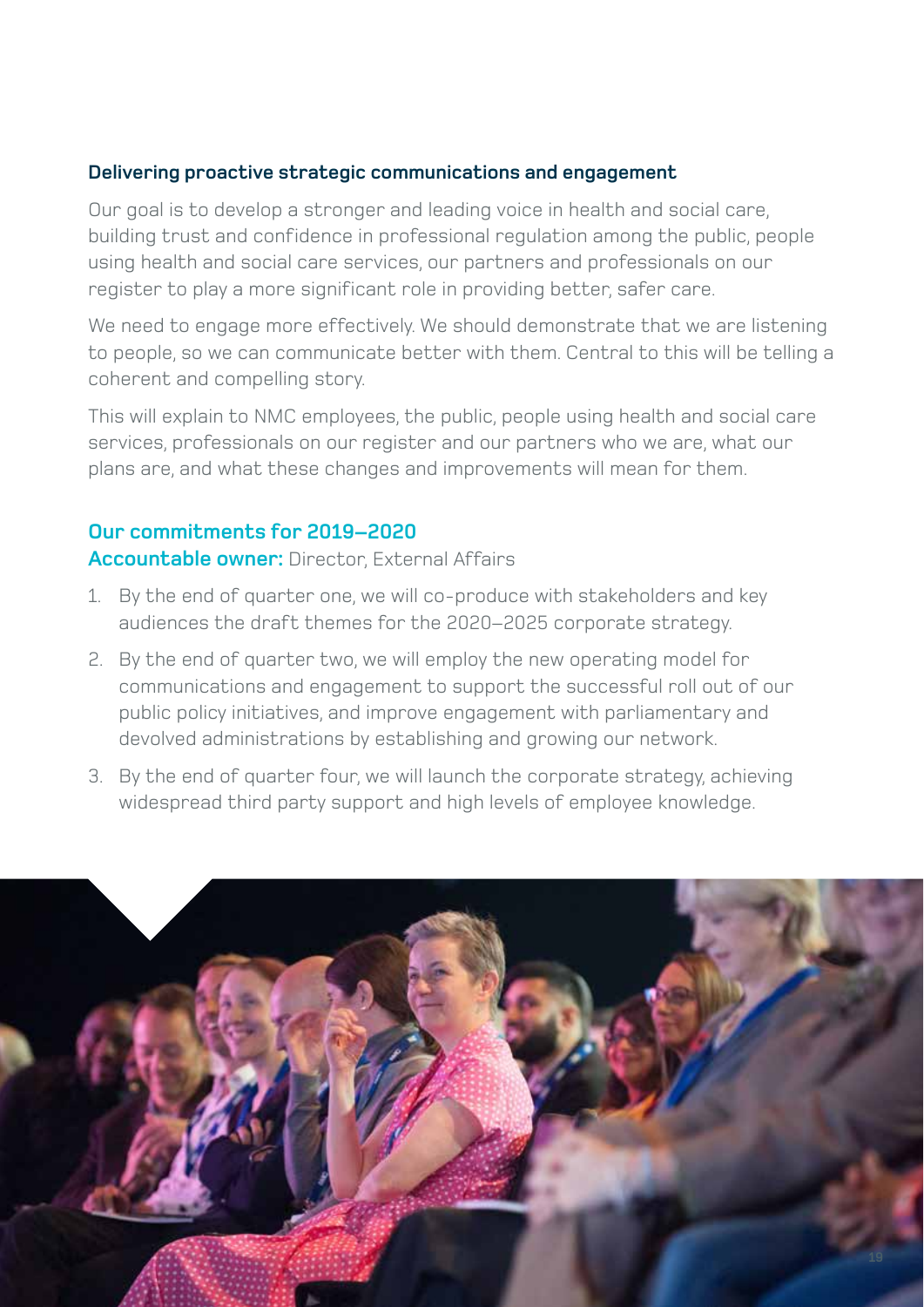

**Developing our new strategy for 2020–2025**



#### **New strategy for 2020–2025**

Our new strategy will be co-produced internally between the Council and our employees, and co-produced externally with the professionals on our register, the public and our partners.

We commissioned a major piece of research in 2018 to better understand all of our stakeholders' values and beliefs. This work will be completed in 2019 and will inform how we develop the strategy, alongside horizon scanning and a wide range of other inputs.

We are committed to being a learning organisation. We will use our knowledge about what has worked well in the past and areas where we need to improve. We will build on the progress made under the 2015–2020 strategy including the new approach to fitness to practise and transforming our corporate systems. We will continue to be ambitious, embrace cutting-edge approaches to how we regulate and strive towards even 'better, safer care'.

### **Our commitments for 2019–2020**

**Accountable owner:** Chief Executive and Registrar

Working together with our stakeholders, we will deliver a new strategy that inspires our employees, engages the professionals on our register, the public and our partners, and builds on our progress in promoting better, safer care. The Council will decide whether to approve the strategy by March 2020.